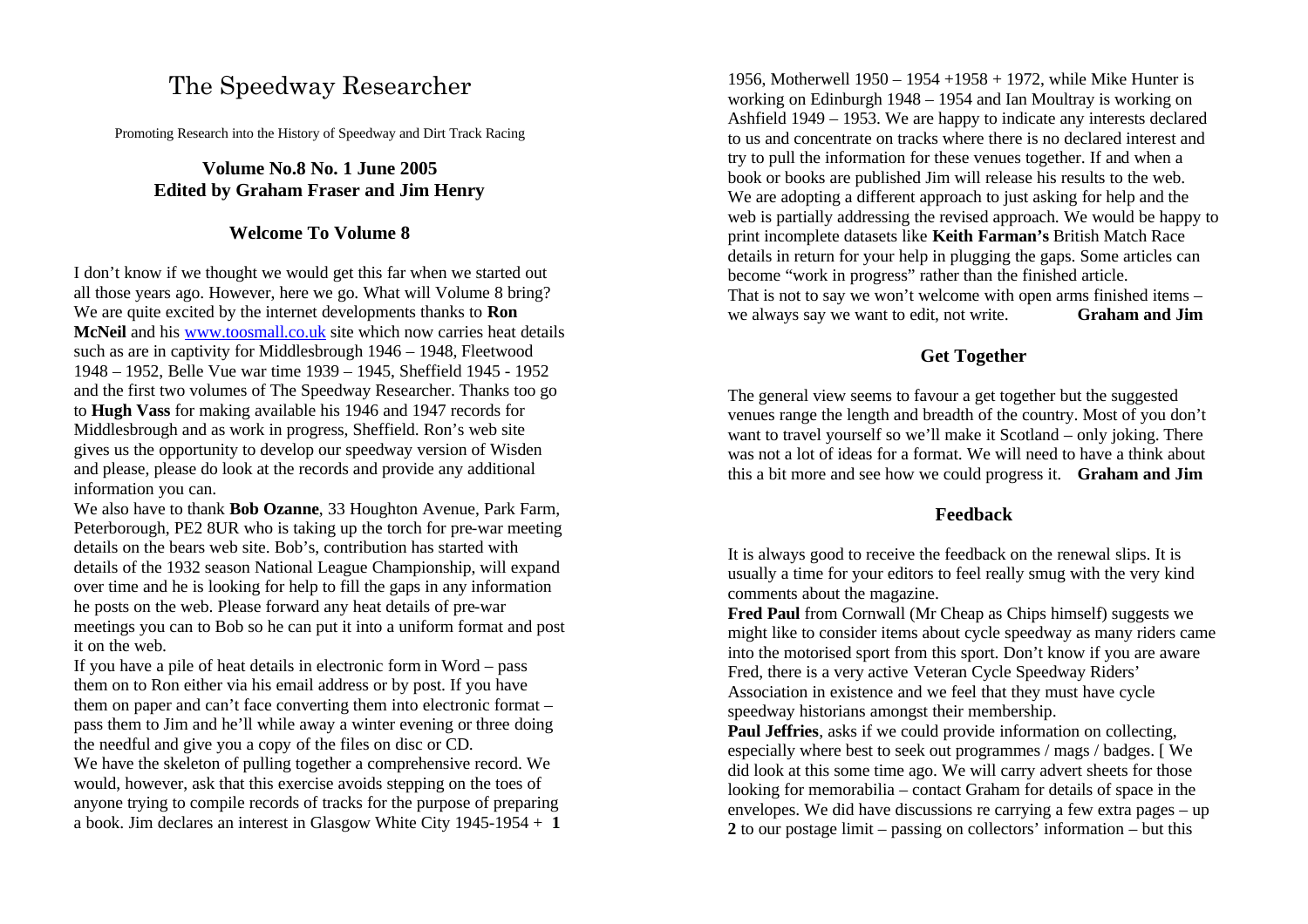has not progressed. Editors would be happy to reconsider if anyone wishes to do a stand alone insert on collecting issues – advice for circulation with The Speedway Researcher.

**Tony Mole** asks if we could do a feature on the Birmingham Wheels Project circuit. Anyone with information on this relatively recent venture prepared to tell us about it? Tony also asks about Nottingham White City and we can advise that **Philip Dalling** is working on a history of this track.

**Keith Farman** suggests that the rider we referred to as Jack White (as opposed to Jack D.White) should be referred to as Johnny White. Keith also suggests that Johnny White did not ride for Crystal Palace but did watch speedway there before taking his first outings at Rye House. Keith suggests that Johnny White may have ridden at Belle Vue during the war but JH suggests that it was probably Jack D.White who had outings there and we look to some help with this one.

The change to Jack from Johnny come about as a result of Johnny Hoskins (or John S. Hoskins if you like) insisting there was only one Johnny at Bradford and that was the Grand Old Man himself. After leaving Bradford Jack (Johnny) White reverted to the use of Johnny and used the name when he raced for Hull and Yarmouth.

Johnny White shocked the speedway world whilst at Yarmouth by having a female mechanic who he later married. He retired to run the Blue Boar Public House at Oulton Broad and together with his wife took up speedboat racing on the Norfolk Broads. He did have brief return at Yarmouth in 1957 but his white painted bike looked the worse for wear. After leaving the Pub Johnny ran an of-licence in and he died a couple of years ago in Lowestoft.

**Bob Ferry**, Mr Sunderland Speedway, would like to see a bit more about the 1960s and 1970s. The Editors would be happy to publish items about this era and welcome articles.

**Maurice Archard** suggests that we should print team lists for the prewar era. Anyone with this information complied and prepared to let us publish it. (JH could do a list for 1931 based on the contents of "The Speedway Guide" (Southern Edition) edited by R.M. (Sammy)

Samuel.) Maurice is also looking for details of the British Individual Championship 1931 to 1935 and the Editors suggest you contact Mike Terran.

**Go on – get your pen out and give us an article or two! 3**

**Frank Hartopp** from Camberley would like us to produce more information on defunct clubs and has amused us by saying our edicts are worth the annual subscription. Pass us the dictionary. **Frank Whitehouse** from Birmingham asks for details of the track at Greet. According to Barry Stephenson's records two meetings were known to be staged in 1928, one on  $6<sup>th</sup>$  August and the other on  $8<sup>th</sup>$ August. Frank has supplied an article which states at the end of August Birmingham MCC opened a new track at Greet with a gymkahana and dirt track racing. Looks like this is one for our Birmingham historians to do a bit of digging and see what they can find in the local press. Greet was purchased by B.S.A. and used as a test track. We'd love to publish an article about this obscure venue (Editors). **Phil Smith**, Warren House, 34 Rodney Hill, Loxley, Sheffield, S6 6SG Tel: 0114 2337355 writes to advise that some of the photographs used in cigarette cards issued by J.A.Patterioux in the Trawler and Club Member series were also issued in 5" x 4" postcards by Lilywhite Photo Print. Phil has discovered No.7 Squib Burton, No.32 Vic Huxley, No.41 Charlie Spinks, No.43 Syd Jackson, No.48 Athur Jervis, No.51 Fran Varey and No. 53 Wally Hull in this format. Phil wonders if anyone has come across other copies which would point to there being a full series and wonders if anyone can comment on whether the postcard format photographs are quite rare or not.

Phil also raises an interesting question which someone may want to give us an answer or suggestions. Phil asks what is the best way to conserve / display speedway memorabilia – badges, programmes and, especially cigarette cards. Over to you collectors out there – what do you think – let us know or alternatively – feel free to have a chat with Phil directly.

**Glynn Shailes**, who is working on an ongoing history of veteran Aussie Neil Street, and **Pete Ross,** who is looking for details of pre-war grass action in the Poole area, suggest we could provide information on what retired riders are doing. We'd be happy to do items on this but are a bit short on contacts except for those in Scotland Jim meets in his capacity of Secretary of the VSRA Scottish Committee.

**Richard Hine**, from Chesterfield sent in rules for the Queens Cup competition but says he doesn't know who won the Trophy. Well Richard, Stenners for 1954 has details as follows: **1 st Round:** Oxford 51 Wolverhampton 57; Swindon 58 Cardiff 48; Coventry 73 **4**Southampton 35.**2 nd Round:**Edinburgh 70 Leicester 38;Coventry 51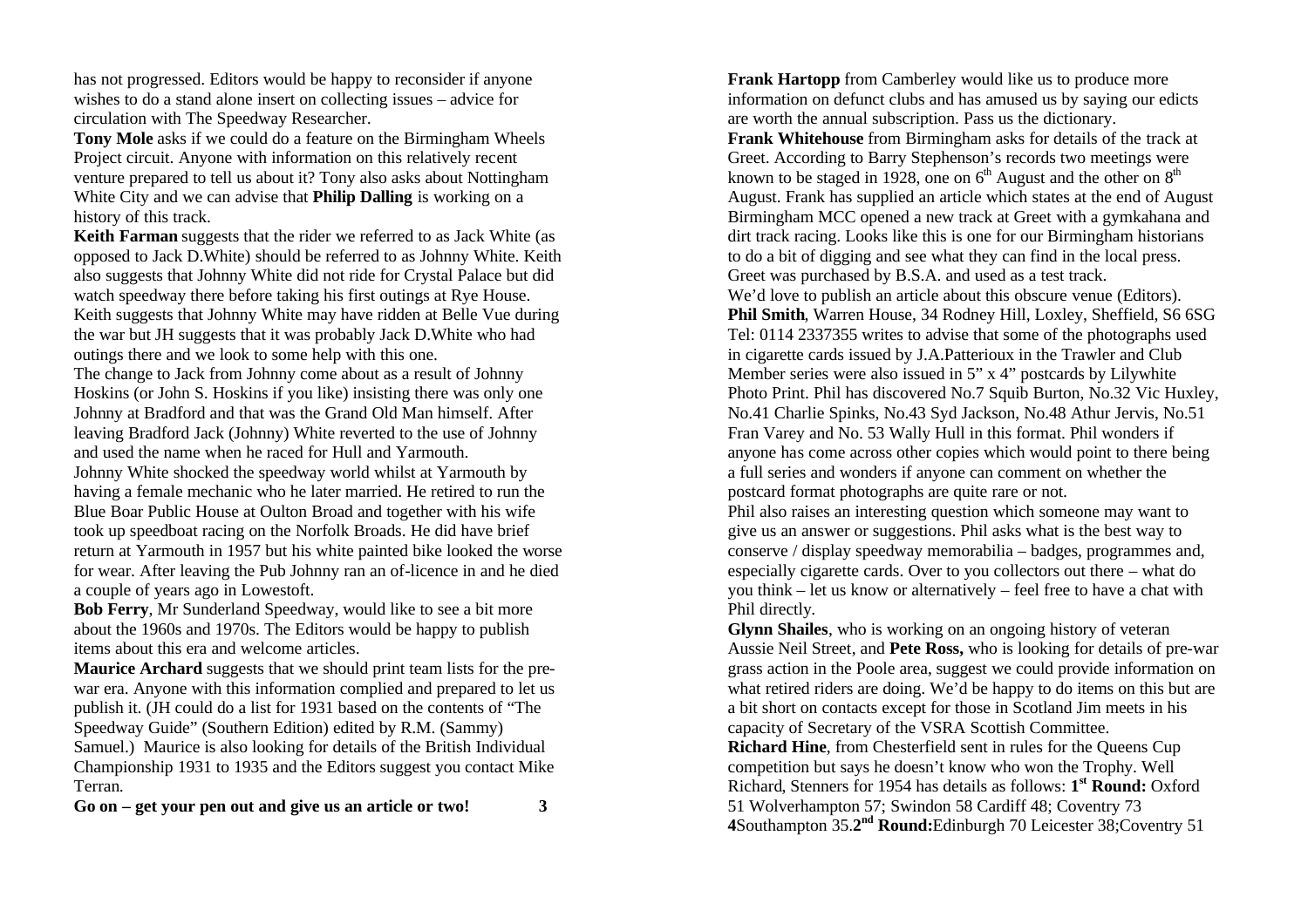Motherwell 57; Poole 67 Great Yarmouth 41; Exeter 72 Stoke 36; Liverpool 67 Plymouth 41; Rayleigh 83 St Austell 25; Ipswich 74 Swindon 34; Glasgow White City 71 Wolverhampton 37. **3 rd Round:** Edinburgh walk over Liverpool (Chads closed down just before the tie and whilst some of their team turned up no meeting was staged and the programme for this meeting is very rare); Motherwell 55 Poole 53; Exeter 69 Rayleigh 39; Ipswich 53 Glasgow White City 55. **Semis :** Exeter 69 Glasgow White City 39 & Glasgow White City 72 Exeter 36 Aggregate Glasgow White City 111 Exeter 105; Motherwell 50 Edinburgh 58 & Edinburgh 63 Motherwell 45 Aggregate Edinburgh 121 Motherwell 95. **Final** Edinburgh 65 Glasgow White City 43 & Glasgow White City 56 Edinburgh 52 Aggregate Edinburgh 117 Glasgow White City 99. [ Later in the season Motherwell put Edinburgh of the Scottish Cup then lost the final to Glasgow White City. JimH]

The extract from the rules, which suggest it was meant to be an for annual competition, were as follows:

The Queen's Cup is a trophy awarded for competition between teams operating in any one season in the Second Division and the Southern League. The competition is run on a Knock-out principle and consists of qualifying rounds on the one meeting only principle up to the semifinals and final rounds, which will be run on a home and away basis. All tracks take part in a draw and the first of each pair drawn is the track at which the fixture is held. Queen's Cup meetings are official meetings and are held under the Speedway Regulations for official team fixtures. *Calculation of Results:* In the event of a tie in the one meeting rounds the two teams shall ride against each other on the visting team's track. In the event of a tie in the semi final and Final rounds the two teams ride against each other on a home and away basis, the first leg of the re-run taking place at the track of the team first named as the visitors. In the event of a team resigning, withdrawing or being expelled from the competition, the team forfeits its last fixture to the team opposing it. *Riders:* Any loaned rider having taken part in the competition may not ride for any other team in the competition. [This begs the question that – should Edinburgh have been awarded the tie against Liverpool or should they have faced Plymouth?]

**Colin Pike**, tells us he thinks the borobears (now toosmall)web site is brilliant and suggest a few changes to the format of the files. Feel free to contact Ron McNeil and discuss your ideas Colin. **5**

**Glynn Shailes,** from Purton near Swindon, very thoughtfully bought an extra subscription for a mate, **Chris Broadway**, who is a Poole fanatic. Ever on the look out for extra subscribers the Editors can but suggest that a subscription to The Speedway Researcher is almost, if not, cheaper than a birthday card, and close in cost to a box of chocolates or an Easter Egg, oh, and it is a very inexpensive Christmas stocking filler. (Marketing pitch over.)

**John Pearson** and **Andrew Weltch** both express an interest in the midget cars. Are there enough of you out their to pull together a page or four? No we won't include it in The Speedway Researcher, but yes we'd circulate it to our readers given we have spare capacity in the postage band.

**Toby Galloway,** a great fan of Glasgow Tigers, is doing some research on his namesake Billy Galloway and is currently trying to obtain a bit background information about the great whiteliner's time in Australia before and after his long stay in Britain.

**Paul Hornsby**, 1A Otago Road, Whittlesey, Peterborough, PE7 1YJ Tel: 01733 202131 email paul@hornsbyp.freeserve.co.uk is our man in Panther country and can help with any queries about the Panthers. **Alan Jones**, author of the pre-war and Leicester Hunters books and expectant author of a summer book on Leicester Lions asks if we could expand The Speedway Researcher. Answer is – we (the Editors) 'd love to but we need more material to do it. The more we get in the more we'll share via the magazine.

### **Apfelback**

**Charles McKay** from Bradford shines a bit more light on the unusual Apfelback engine used by Lionel Killmayer. Charles' source is the Motor Cycling magazine dated 2.10.1952 and an article by a Cpl. T. Hargreaves.

The machine got its name from the engineer who constructed it. It was a single cylinder engine with everything else doubled. It had four valves, two carburettors, two exhausts and two camshafts. The interesting feature of the engine was its combustion chamber because at its forward end it had right hand exhaust valve and a left hand inlet valve whilst its rear end had had this arrangement reversed resulting in the mixture entering and leaving via opposite corners of the head which **6** I assume was different from standard engines of the time. Each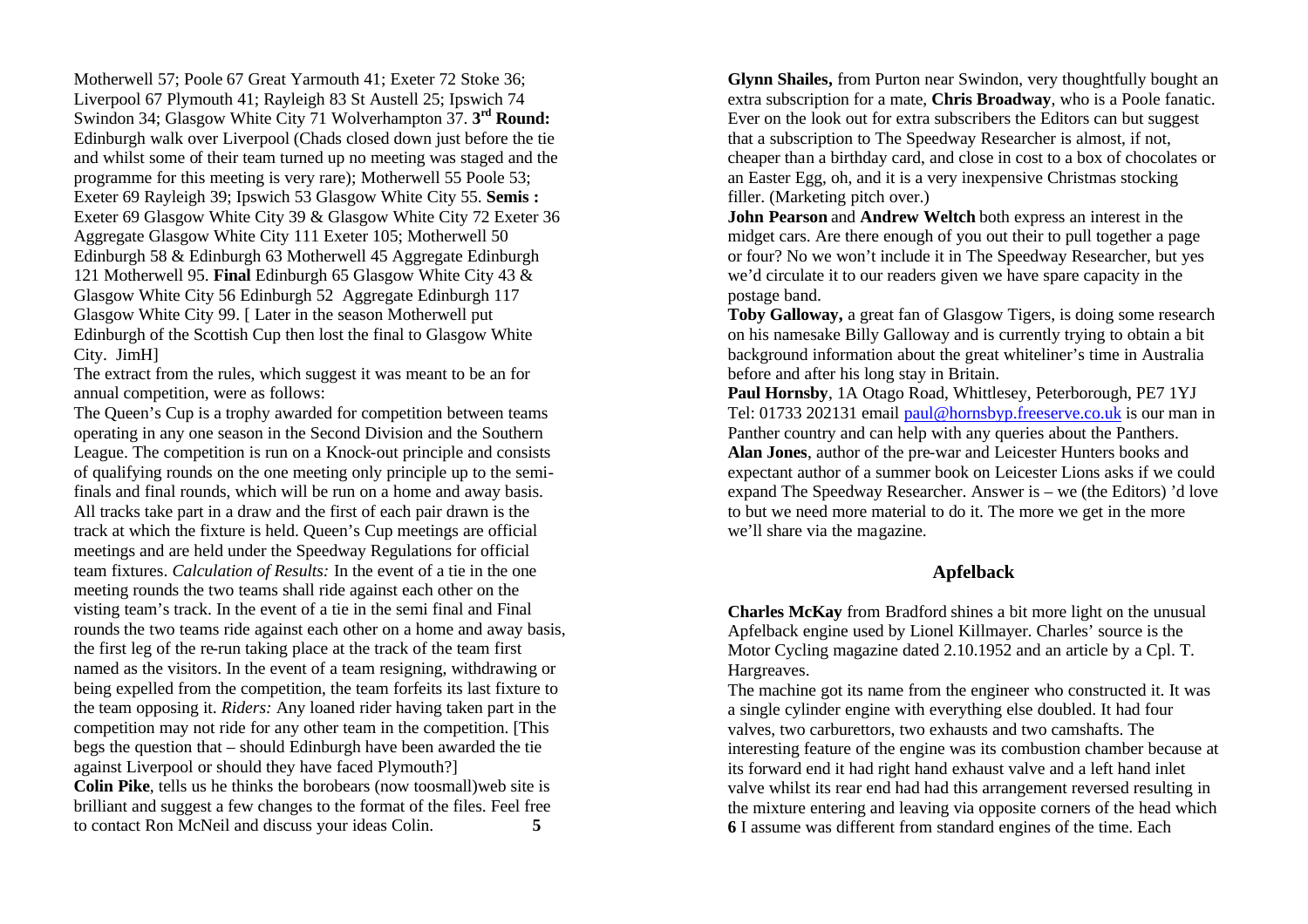camshaft, which was situated transversely fore and aft of the cylinder operated one exhaust and one inlet valve. There was no separate fuel tank as this was an integral part of the frame (this style of was used by some Poole riders in the 1950s). Due to the bumpy nature of the Austrian tracks the machine had a form of rear suspension, in addition to simple front telescopes, using a swinging fork controlled by rubber bands that gave  $2 - 3$  inches of movement. In its two year existence the machine had proved very successful although like many other "specials" it was sometimes unreliable so Killmayer always had a spare engine available when racing.

(Eds – Wonder if there are any surviving examples of the Apfelbeck engine or line drawings.)

By way of a footnote **John Scrutton** from Norwich recalls the Killmayer brothers (Lionel and Karl), who had appeared in Britain in the pre-war era, riding at Norwich on  $21<sup>st</sup>$  May 1949 using machines that looked more like trials machines than speedway bikes. They had little success against the Second Division opposition. In an unprogrammed race Billy Bales and Syd Littlewood used the Killmayer's bikes and the Killmayers used the JAPs. For the record Billy won this race and nobody else finished.

# **Yarmouth Speedway**

In this edition we conclude **Keith Farman's** history of his beloved Bloaters.

**1954** Yarmouth had wanted to re-open in 1954 season late but after some wrangling the Control Board did not issue them with a licence. **1957** The track lay dormant until Percy Leighton, a local businessman, Alf Weedon, the ace cameraman and Ted "Pop" Courtnell, the father of Terry, who sadly had been killed in a car accident in South Africa, took over. The former manager Ernie Wedon was also involved and it was he who wrote the programme notes for the 1957 meetings.

The sport returned on 12 July with a star line up for the East Anglia Trophy, which was won by Ove Fundin. Ove took the pot thanks to win in a run-off in which he defeated Peter Craven.

After this four team matches were held, strangely featuring a team called East Anglia, which, in addition, did not revive the Yarmouth Bloaters race jacket. **7**

In the first meeting, George White, who had been a junior when the track last operated in 1953 and was now a star man with Swindon Robins, scored 14 points in a 49 – 44 win over Rayleigh. George was assisted by former Bloaters favourite Billy Bales who scored 12. In addition the season featured a Best Pairs event which was won by Aub Lawson and Phil Clarke from Norwich while Wimbledon star Barry Briggs won the Great Yarmouth Championship.

The Bloaters did return and the reformed team beat Oxford 66 – 30 thanks to Billy Bales and Peter Moore both scoring 15 point maximums for the home side. Ove Fundin returned to pick up the Five Star Speedway Annual Trophy thanks to an unbeaten 15 point maximum in what was to be the last meeting of the season. This final meeting saw Peter Moore set up what would become the all time track record of 69.2 seconds.

One of the crowd pleasers of 1957 was Albert Sparrey who had the habit of spinning round through 360 degrees on the second bend. This gained him the nickname of "Spinning Sparrey." Albert (or Al as he was known) could hold his own with top riders at Yarmouth and at times he looked world class.

**1958** The season opened with the Yarmouth based East Anglia losing to The Rest 37 – 59 with local hero, Billy Bales, scoring a 15 point maximum for The Rest. For the next meeting the home team was named Yarmouth with Peter Craven and Jack Young donning the silver herring race jacket as the Bloaters faced local rivals Norwich Stars. The visitors from the Firs won  $53 - 43$  with Ove Fundin scoring a maximum 15 and Billy Bales chipping in 12 points plus a bonus. Jack Young won the Great Yarmouth Championship after a run-off with Ronnie Genz, a Bloater of 1953 vintage. Barry Briggs was the star of the meeting and would have won the meeting but for an exclusion in one of his outings. Barry clocked three of his wins in under 70 seconds which showed how well be performed on the tricky Caister Road circuit.

There is some confusion as to who was the track record holder at Yarmouth. The programme for the Championship gave the record for the shale track measured at 327 yards per lap at 69.8 seconds and gave the holders as Eddie Rigg, Ken Le Breton and Phil Clarke. The programme also gave the record for the cinder track measured at 70.0 seconds for a track measured at 325 yards per lap. However, the **8** programme was in error as it was Barry Briggs who had recorded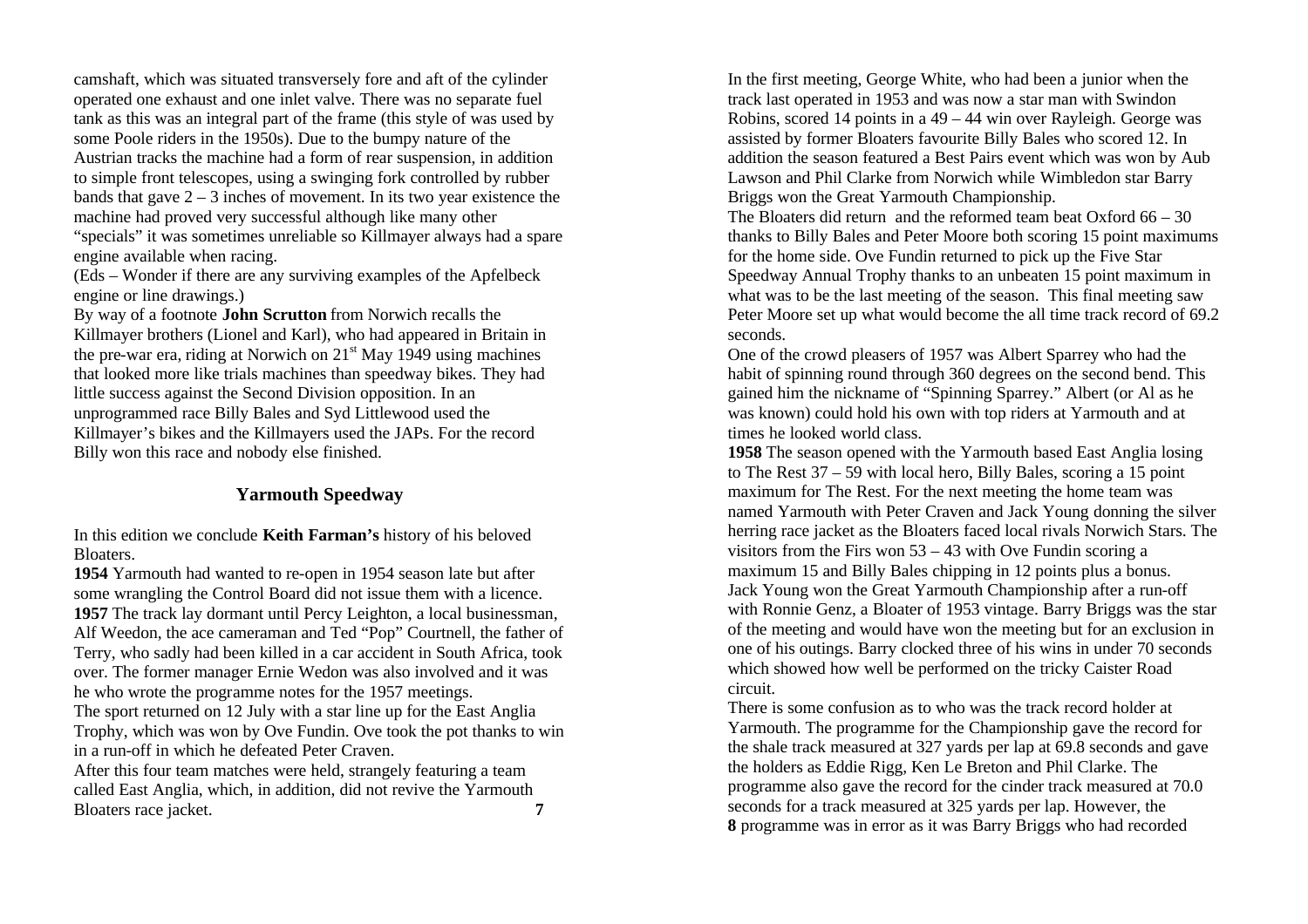a time of 70 seconds during the 1957, time bettered by 0.8 seconds by Peter Moore in the last meeting of that season. (This can be verified by a programme owned by Keith and records in the Speedway Star.) Barry Briggs's time of 68.8 seconds, in the Championship meeting could not be verified as a new track record as the time keeper on the day was not a licenced ACU / Speedway Control Board official.

When Norwich beat Yarmouth 50 – 40 in a fixture later in the season it was the last time men from the top flight rode at Yarmouth. That night Yarmouth included three World Champions with Jack Young scoring 11, Peter Craven scoring a 15 point maximum and Ronnie Moore with

14. The other Bloaters that night were Al Sparrey, Dave Hankins,

Maury Courtnell and Arne Hendrickson. Norwich added a forth World Champion to the event with Ove Fundin their top man on 13. This was the last time that Billy Bales, who scored 10 appeared in Yarmouth. The season ended with combined meetings featuring junior riders and midget car racing. In the first of the combined meeting Ove Fundin and Aub Lawson appeared but they were using four rather than two wheeled machines. For the record Ove beat Aub, the latter failing to finish their race.

Yarmouth entered a team in the Junior League which was referred to by the Speedway Star as the Second Division. Yarmouth had just two away meetings in this league and they won both of them. They won  $40.5 - 19.5$  at Swindon and  $34 - 25$  at Norwich. No fixtures were staged at Caister Road which is strange to say the least. **1959** In this season there were no top riders as the team joined the fiveteam Southern Area League. In the first League match away at Eastbourne the Bloaters lost  $46 - 26$ . Bloaters were missing Clive Featherby, Derek Strutt and Peter Atkins and had to borrow three Eastbourne junior to make up the side.

The next two away trips resulted in wins at Ipswich and Rye House. They completed the double over Rye House at home and defeated Aldershot before settling for a home draw with Eastbourne. The Witches gained revenge for the defeat at Foxhall Heath with a win at Caister Road. The Witches team featured one time Bloaters favourite Johnny Chamberlain who dropped points to one time Stoke rider Johnny Fitzpatrick and a dropped more points when he fell in his last race.

The ever popular Al Sparrey captained the Bloaters with regular team men Johnny Fitzpatrick, Ivor Brown and Dave Hankins. In all 17 **9**

riders turned out for the Bloaters in the eight fixtures, many of them borrowed at the away track. Ivor Brown won the Kings of Oxford Trophy which was the opening meeting while Dave Hankins won the Bosch Trophy.

**1960** The Provincial League was born with Yarmouth as one of the founder members. It certainly looked a better League than the old Southern Area League. Yarmouth were hit at the start of the season by the retirement of Al Sparrey and although the management tried very hard they failed to tempt him back. They did however, sign the veteran rider Geoff Pymar to strengthen the team.

Ivor Brown was the new captain while Johnny Fitzpatrick, Pymar, John Debbage, Ron Bagley and Ken Last completed the line up as the main body of scorers. Later in the season the Bloaters added former rider Reg Reeves to bolster the side. The team tended to borrow a junior rider at the away tracks to take the role of reserve. The 1960 Provincial League teams had six riders who had programmed rides while the seventh man, the reserve, had no programmed rides in these twelve heat matches. The reserve was only given a ride if a team member could not take one or more of his programmed rides. It should have been the launch pad for better seasons but it always seemed to rain on Tuesday nights in 1960. The matches against Liverpool, Poole and Sheffield were postponed and the match against Sheffield was not restaged. The away match at Sheffield was raced for both sets of points. Bloaters ended in seventh place out of ten teams while Reg Reeves became the first Provincial League Riders Champion. **1961** After the disaster of 1960 the team was withdrawn from

Provincial League and they staged a series of open meetings. Blaoters did see League action as part of the East Anglian League which featured B teams from Norwich, Ipswich and Rayleigh. However, like many minor leagues, the fixtures were never completed. In Bloaters only away match a makeshift team lost 48 – 30.

At Caister Road the Bloaters beat Rayleigh B 44 – 34. Clive Featherby won the Central Tyre Services (C.T.S.) Trophy after scoring a 15 point maximum from Harry Edwards on 14 and Ron Bagley on 12. One of the favourites of the Yarmouth fans, "Cowboy" Vic Ridgeon, so

called because he had a habit of bouncing his front wheel, rejoined the team after a break of many years

Vic scored 4 plus 2 bonus with Ivor Brown (who has sadly, passed **10** away earlier this year (2005)) and Geoff Pymar on 5 each (the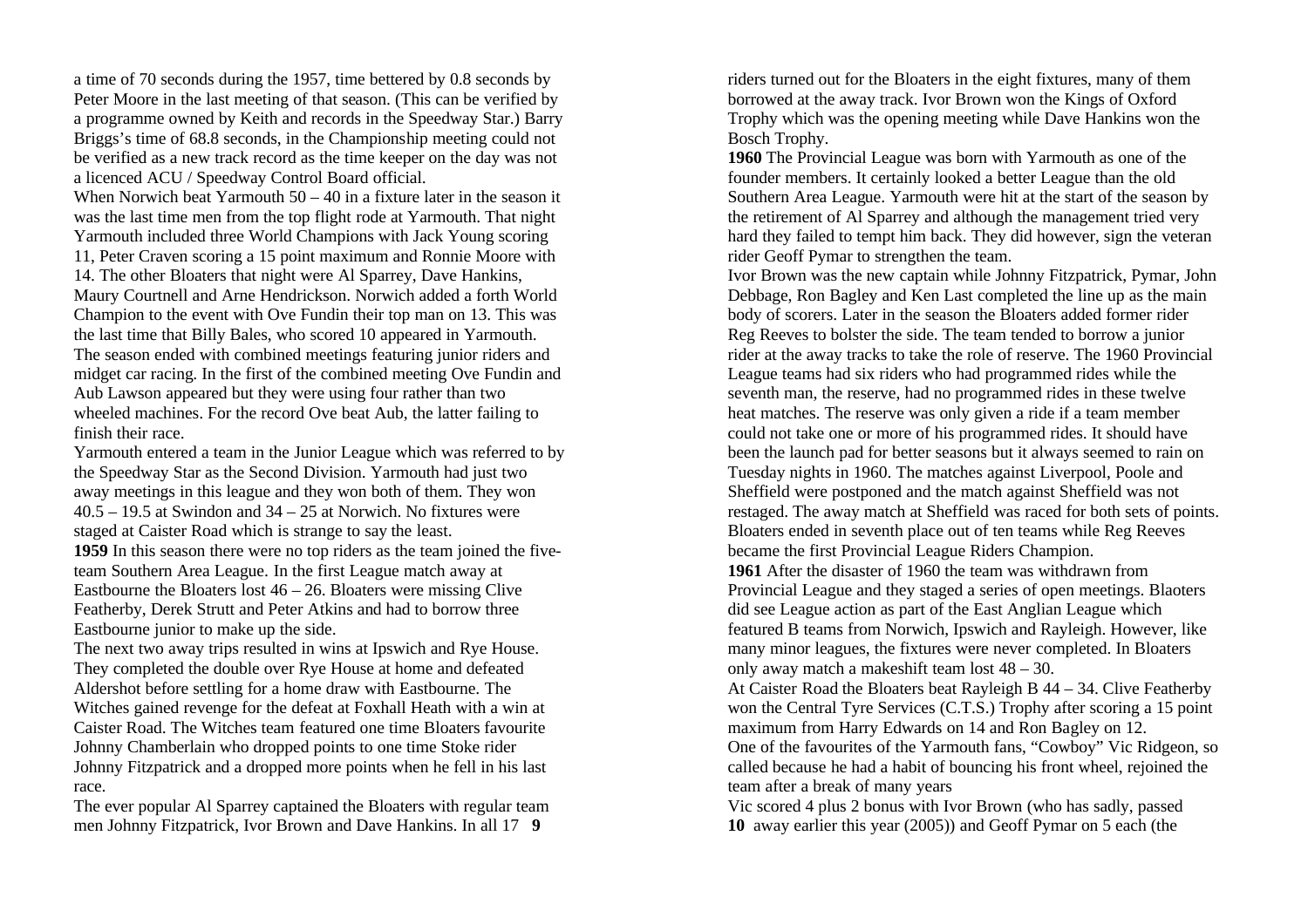top scorers) as a very strong Ipswich B powered to  $52 - 26$  win in the seaside town. Bloaters beat a Norwich B side 39 – 37 while the also defeated Cradley Heath's Heathens by 45 – 33 in a challenge fixture. Yet again Kings of Oxford provided a trophy. The meeting was an interesting one with some interesting racing. However, little did the fans, who filed out of the stadium that night know that this would be the last speedway meeting at Yarmouth. The management staged a sidecar and midget car meeting the following Sunday but it lost £300. This helped convince the management that speedway in Yarmouth was not viable and the track closed.

The Kings of Oxford meeting was a bit low key and this, the last meeting, was not reported in the local newspapers or the Speedway Star.

Brian Brett, Ron Bagley, and Harry Edwards were unbeaten after each had two races. In heat 10 Bagley rode hard into the first bend and was excluded for his efforts. In the re-run Peter Jarman beat Harry Edwards who had been shaken but the first attempt to stage the race. Brett suffered bike problems when he faced Edwards in heat 15.

Peter Jarman won his remaining rides and this was good enough to give him 14 points. Harry Edwards could have matches Peter but had to win his last race to do it. In his last outing Harry was ougated by Gil Goldfinch who had crashed in his first two outings. However Gil stayed on to complete this race winning from Harry, Johnny Fitzpatrick and Peter Atkins.

Peter took the pot with 14 points from Harry Edwards and Roy Trigg on 13 points each. Vic Ridgeon and Geoff Pymar were next best on ten points. (Pymar had been programmed to ride in a match v Staines at Yarmouth in way back in 1932 but had turned out at Norwich instead.) **1962 – Date** The track now stages greyhound racing and stock cars with an annual stunt show during the summer. The stadium remains in good repair and compares favourably with neighbouring venues. The track surface has been tarmaced over for the stock cars.

**Future??** There is no doubt that **Keith** would love to see speedway back at Caister Road and has pledged his entire lottery winnings (should he hit that 14,000,000 to 1 combination) to this good cause.

**Thanks** The Editors are grateful to **Keith** for his article which adds to the store of knowledge about a now very hazy venue. However, if it is any consolation, we refer **Keith** and other readers to an article which identified the time gaps between tracks closing and re-opening and **11** it is 44 years since speedway appeared in Yarmouth. As long as the stadium stands, there is hope.

## **Speedway on The Web**

**Brian Collins** from the Hove way has a great site featuring details of almost every speedway international that has been staged. It is carries available heat details and programme covers for a vast numbers of the events featured. Brian is always pleased to be able to add to the information and if you can help, please do. The Ashes (England v Australia Tests) will / may have emerge / d as a book from Tempus but hopefully Brian will produce a book on the others which maybe did not receive so much coverage in the publications of the day. How do you find it ? Go into Yahoo or Google and type in Speedway Internationals is the easiest way I know. **Jim Henry**

### **A 1946 Mystery**

**Vic Vanni**, 26 Baker Street, Glasgow, G41 3YE Tel: 0141 6499338. asks – Can anyone out there solve a mystery which has long intrigued me? When the riders were pooled for the 1946 season Norwich picked Wal Morton and Glasgow chose Bert Spencer. However, by the time racing commenced the pair had switched sides with Wal going to Glasgow and Bert to Norwich.

How did Glasgow promoter Ian Hoskins explain this? Never one to miss a trick Ian claimed that both riders were so desperate to ride for Glasgow that they tossed for it and Morton won! Actually, according to other reports, Spencer, who like Morton lived in Norwich, had said that rather than go to Glasgow he would retire. However, why did Morton, who loved The Firs track, agree to take Spencer's place at Glasgow. This, remember, was in the pre-motorway days and the trip from Norwich to Glasgow and back was an so arduous that Morton had to take a mid-season rest of five weeks on doctors' orders. So. Why did he even consider such a move?

Some years ago Vic asked Ian Hoskins for the real story behind the swap but he said he didn't know. Vic is not so sure about this answer. Vic's own guess is that because Bert had a business in Norwich he came to a financial agreement with Morton. However, Vic hopes that **14** our Norwich historians can maybe throw some light on the matter.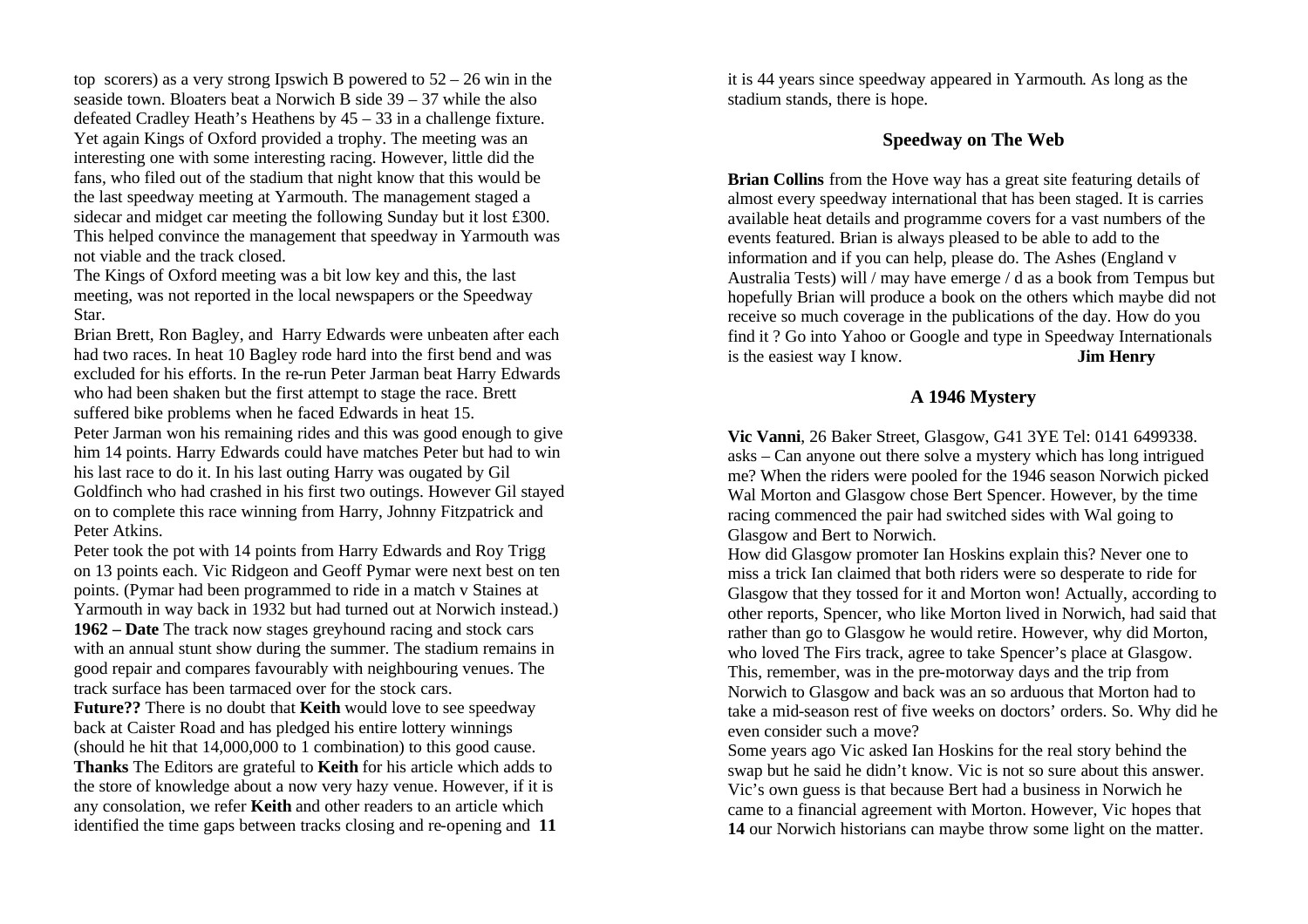## **British Match Race Championship**

**Keith Farman**'s list of details is concluded in this item. **1959** 15.4. Southampton Brian Crutcher 2 Ove Fundin 0; 16.4. Norwich Brian Crutcher 0 Ove Fundin 2; 24.4. Poole Brian Crutcher 0 Ove Fundin 2. 27.5. Norwich Ove Fundin 2 Peter Craven 1, 3.6. Belle Vue Ove Fundin 2 Peter Craven 1. 3.7. Leicester Ove Fundin 0 Ken McKinlay 2, 11.7. Norwich Ove Fundin 2 Ken McKinlay 0, 23.7. Poole Ove Fundin 2 Ken McKinlay 0. 29.8. Norwich Ove Fundin 2 Peter Craven 1, 5.9. Belle Vue Ove Fundin 1 Peter Craven 2. Decider at Oxford on 24.9. did not take place as Ove Fundin was compelled to race in the Swedish Championship thereby losing the trophy to Peter Craven by default.

**1960** 18.4. Wimbledon Peter Craven 1 Ronnie Moore 2; 23.4. Belle Vue Peter Craven 2 Ronnie Moore 0; 5.5 Oxford Peter Craven 0 Ronnie Moore 2. 13.6. Wimbledon Ronnie Moore 2 Ove Fundin 1; 15.6 Norwich Ronnie Moore 0 Ove Fundin 2 23.6. Ipswich Ronnie Moore 0 Ove Fundin 2. 27.7. New Cross Ove Fundin 2 Barry Briggs 0 30.7. Norwich Ove Fundin 2 Barry Briggs 0. S.9. Norwich Ove Fundin v Ron How postponed due to rain. Ron How was injured before the tie could be completed. 1.10. Norwich Ove Fundin 2 Ronnie Moore 0 3.10. Wimbledon Ove Fundin 2 Ronnie Moore 0.

**1961** *Eliminator* 8.4. Belle Vue Peter Craven 2 Ronnie Moore 0 10.4. Wimbledon Peter Craven 2 Ronnie Moore 0. 26.4. Belle Vue Ove Fundin 2 Peter Craven 0 28.4. Norwich Ove Fundin 2 Peter Craven 0. *Eliminator* Ipswich Peter Moore 2 Barry Briggs 1. 27.5. Norwich Ove Fundin 2 Peter Moore 0 1.6. Ipswich Ove Fundin 2 Peter Moore 0. *Eliminator* 19.6. Wimbledon Ron How 2 Arne Pander 0. 26.6 Wimbledon Ove Fundin ? Ron How ?; 30.6. Norwich Ove Fundin 2 Ron How 1 20.7. New Cross Ove Fundin 2 Ron How 0. 22.8. Southampton Ove Fundin 0 Bjorn Knutsson 2 1.9. Norwich Ove Fundin 0 Bjorn Knutsson 2.

**1962** 8.5. Southampton Bjorn Knutsson 0 Ove Fundin 2 11.5. Norwich Bjorn Knutsson 0 Ove Fundin 2. 20.6. Norwich Ove Fundin 2 Barry Briggs 0 26.6. Southampton Ove Fundin 0 Barry Briggs 2 12.7. Oxford Ove Fundin 2 Barry Briggs 0. 24.8. Belle Vue Ove Fundin 2 Peter Craven 1 29.8. Norwich Ove Fundin v Peter Craven not raced due to injury to Ove.10.9. Wimbledon Ove Fundin 2 Peter Craven 0. **15**

**1963** 15.4. Norwich Ove Fundin 2 Peter Craven 1 4.5. Belle Vue Ove Fundin 0 Peter Craven 2 9.5. Oxford Ove Fundin 0 Peter Craven 2. 4.6. Southampton Peter Craven 2 Barry Briggs 0 8.6. Belle Vue Peter Craven 2 Barry Briggs 0. 17.7 Norwich Peter Craven 1 Ove Fundin 2 19.7. Belle Vue Peter Craven 2 Ove Fundin 0 29.7 Wimbledon Peter Craven 0 Ove Fundin 2. 23.8. Norwich Ove Fundin 2 Bjorn Knutsson 1 10.9. Southampton Ove Fundin 0 Bjorn Knutsson 2 26.9. Oxford Ove Fundin 2 Bjorn Knutsson 0.

**1964** 21.4. West Ham Ove Fundin 2 Bjorn Knutsson 0 20.5. Norwich Ove Fundin 2 Bjorn Knutsson 0; 6.6. Norwich Ove Fundin 2 Nigel Boocock 0 27.6. Ove Fundin v Nigel Boocock race did not take place as Ove was riding in a World Championship round in Poland and had to forfeit the leg. 16.7. Oxford Ove Fundin 2 Nigel Boocock 0. 5.8. Norwich Ove Fundin 0 Ron How 2 6.8. Oxford Ove Fundin 2 Ron How 1 25.8. West Ham Ove Fundin 2 Ron How 0. 1.10. Oxford (used as Barry Briggs home track as Swindon had closed) Ove Fundin 0 Barry Briggs 2 10.10. Norwich Ove Fundin 1 Barry Briggs 2. Details 1965 onwards would be very welcome. Also – as there was a Silver and Bronze version – has anyone records of this tournament. Whilst mentioning this the Silver Sash of Provincial League days comes to mind. Anyone with a record of these competitions up for supplying an article or two? The Editors.

### **Short Lived Tracks**

Bolton, now probably better known as a home and hotbed of football in the north west, had a speedway track. Raikes Park in the Lancashire town's Manchester Road opened for action on Monday  $20<sup>th</sup>$  August 1928. Lord Mayor of Bolton did the honours and racing started at 7.30pm. Meetings scheduled for  $27<sup>th</sup>$  August and  $1<sup>st</sup>$  September fell victim of the weather but a further four meetings on  $5<sup>th</sup>$ ,  $12<sup>th</sup>$ ,  $19<sup>th</sup>$  and 29<sup>th</sup> September all featuring junior, senior and sidecar events. Speedway made an early start to the 1929 season with the opener on the afternoon of Saturday 23rd March which was followed by what was presumably Good Friday afternoon  $(29<sup>th</sup> March)$  and  $6<sup>th</sup>$  and  $20<sup>th</sup>$  April. The last meeting was an English Dirt Track League fixture with **16** Preston which Bolton won 36 – 24. (Thanks to unknown author)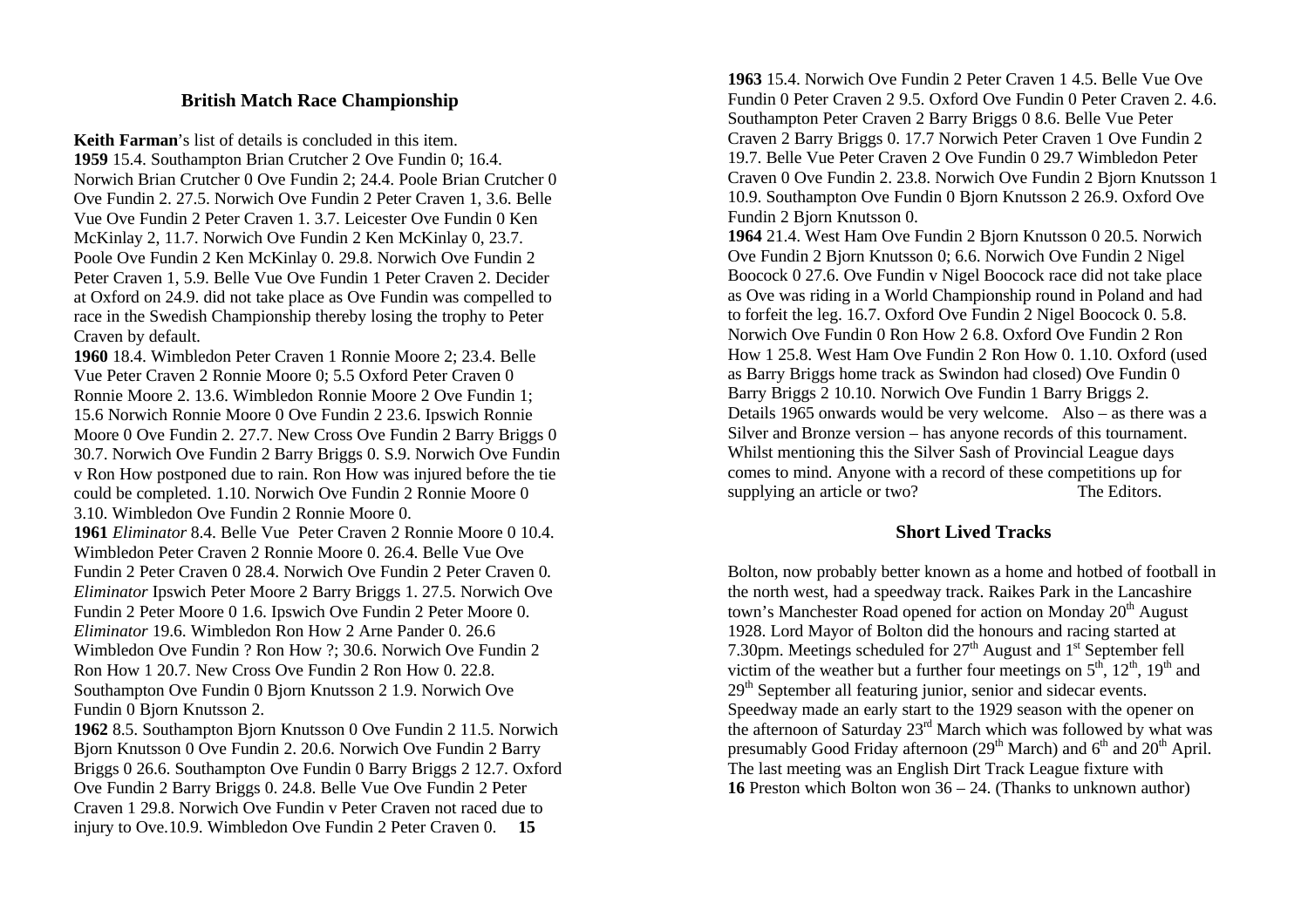# **Can You Help?**

As ever we have had lots of comments on what readers want information about. Can we take this opportunity to remind you that the more specific the request, the more likely it is that you will obtain help. **Vic Butcher** 7 Derwent Close, Tangmere, Chichester, West Sussex, PO20 2FQ. Tel: 01243 532819 butchervic@hotmail.com would like to hear from anyone who has marked programmes v Southampton especially from 1947 to 1953 in order to help him check scores. Vic would prefer photocopies of the results pages if possible but would be prepared to travel to look over items.

**Nigel Bird** 38 Blakemore Drive, Sutton Coldfield, West Midlands, B75 7RN Tel: 0121 329 3942 is researching race jacket designs, team colours and nicknames. He is seeking the above details for Northern Tracks for 1929 to 1932. He is also seeking copies of 1928 – 1930 Perry Barr programmes and access to pre-war mags to help with his work on Perry Barr. (Can suggest that Colindale holds a fair amount of the mags pre-war.)

Nigel is also working on Sprouts Elder – Scottish exploits were covered by Jim Henry in the Vintage Speedway Magazine a few years ago. (It would be interesting to see a record of Sprouts' activity in the UK 1928 – 1930. If you come across any mention of the lanky Yank in action, please pass the details to Nigel. **JH**)

**Howard Jones**, see Correction for contact details is looking for maps showing stadiums. (National Library of Scotland Map Library at Causewayside in Edinburgh massive collection of Ordnance Survey (OS) maps UK wide. Many tracks not mapped because of date of survey or other reasons. [Eg. Most recent (OS) mapping of Armadale has failed to show the revised stadium layout even though the latest revision was undertaken post 1997. **JH**]{Not sure what OS supply on line but maybe worth a scout around Google and Yahoo. www.multimap.co.uk would help for modern maps.}

**Jim Henry**, see back page for contact details, is seeking details for Middlesbrough 1946 as follows: Home: 19.4. v The North Second Half Details (SH); 25.4. v Newcastle Times (T) Heats 7, 11. SH; 2.5. v Norwich Times for whole meeting. SH; 9.5. v Newcastle SH; 16.5. v Birmingham Times heats 4,9,11. SH; 23.5. Yorks + Lancs v The South  $4<sup>th</sup>$  man Ht16; 30.5. v Birmingham Times Hts 1,5,6; 6.6. British Riders Champs QR Time Ht 20; 13.6. v Norwich Heat times for meeting **17**

and SH; 27.6. Best Pairs need all heat times; 4.7. v Norwich SH; 18.7. v Birmingham SH; 1.8. v Sheffield SH; 8.8. v Newcastle SH; 15.8. British Riders Champs QR Times Hts 4,8,16, 19 & 20; 19.9. v Glasgow SH; 26.9. The North v The Australians SH; 17.10. v Wembley SH; 24.10. v Wimbledon SH. Away at Norwich 6.7.  $4<sup>th</sup>$  man Ht 12; at Wisbech 18.8. Need meeting details; at March, Cambridgeshire 31.8. Need meeting details Peterborough v Middlesbrough; at Sheffield 26.9. need 4<sup>th</sup> placed men in match.

**Philip Dalling** 24 Chapel Mews, Rupert Street, Ilkeston, Derbyshire, DE7 5LP Tel 01150302214 and email Philip.daling@nottingham.ac.uk is seeking team photos of Long Eaton 1950 – 1964 era. He is also seeking any information on the Haslam family who promoted at Nottingham White City 1929 – 1933. Finally Philip is seeking summaries of Nottingham scorers for league seasons 1930, 1933, 1936, 1937. (Suggest you contact **Mike Terran** – contact details in back numbers.)

**M.W.Howes** 33 Falkland Close, Hellesdon, Norwich, Norfolk, NR6 5QZ is seeking details of speedway in the lesser known parts of the world. Stenners Magazines gave coverage of some obscure locations and later, the Loaders Annuals gave comprehensive coverage (ignore Mexico). (Once you have exhausted these, not sure how you can take it much further. Editors). [Douglas Newlands, one time co-promoter at Edinburgh reported on events in Port Moresby in Papua and New Guinea.] Anyone genuinely come across obscure locations? {No Mexicos please! WE know Hector Robles was invented in an Edinburgh Pub.}

**C.V.Chubb**, 38 Stock Street, Plaistow, London, E13 0BY Tel: 02082707706 is looking for details of long track events staged in the UK. (Editors suggest you have a look in John Jarvis' excellent book, Homes of British Speedway for venues / years then dig out copies of Motor Cycle News from Colindale. There were very few tracks and the meetings tended to be well covered in this newspaper / magazine with pictures and results.)

**Adrian Pavey** from Cumbria is looking for details of the meeting at Kendal in April 1972. Yet again we suggest a look at Motor Cycle News. Adrian is seeking details of the career Spencer "Smoky" Stratton, in particular he is looking for details of his on track activity in the UK and in America. [Stratton worked with George Cummings to **18** build the Owlerton, Sheffield track, managed Newcastle at the start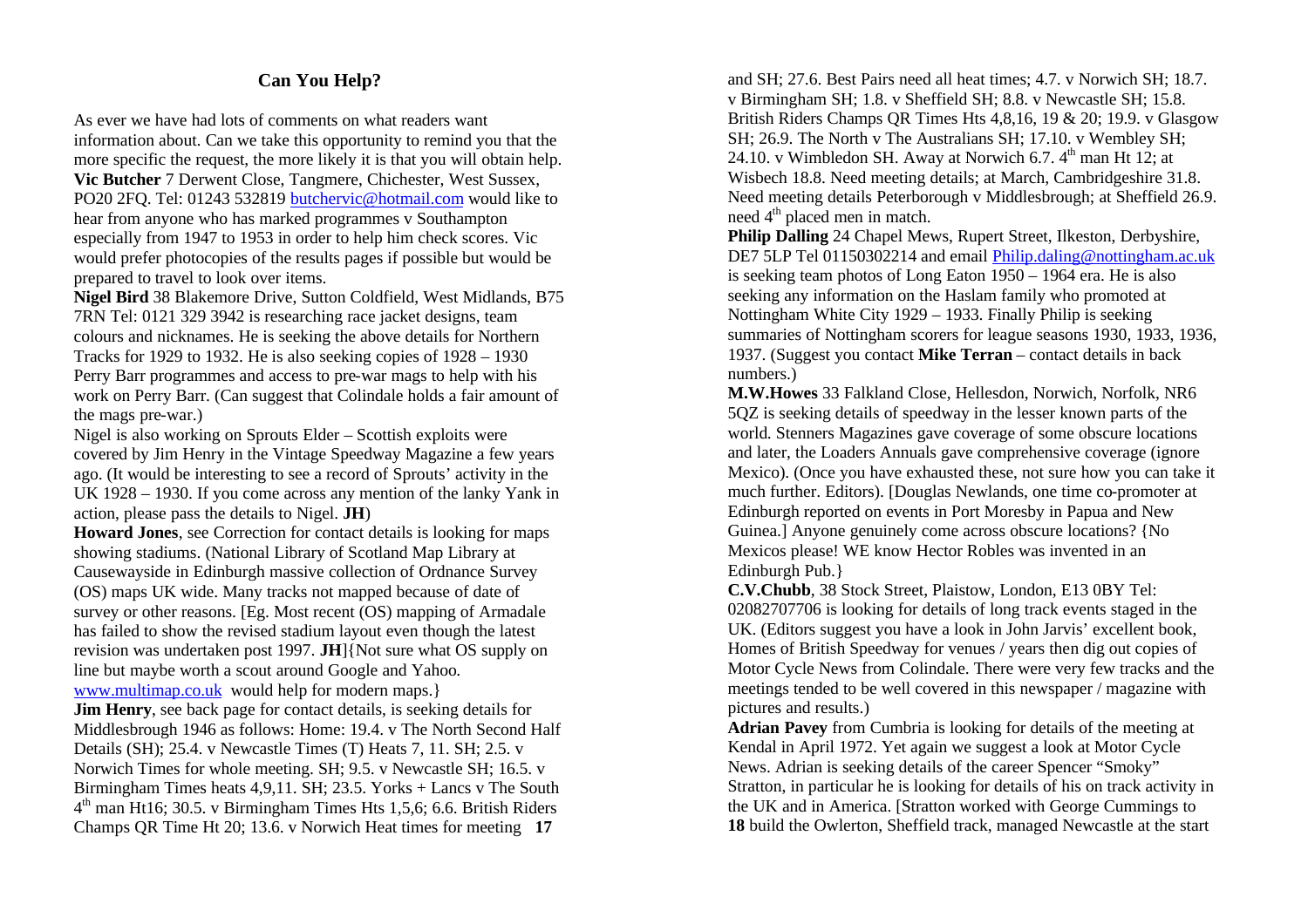of 1938 before being killed in a car crack in Cumbria in 1938.] Adrian is seeking any details of meeting Stratton organised in Cologne, Germany. Finally Adrian is looking for details of the UK career of Aussie Vic Cterctecko who is known to have ridden for Leeds in 1931. **Charles McKay**, 6 Haslemere Close, Bradford, BD4 9EB Tel 01274 684331 email charles.mckay@dla-architecture.co.uk is seeking details of the 1988 Australian Under 21 Final won by Leigh Adams at North Arm on 4.03.

**Keith Farman**, is looking for the most accurate League tables for 1949 for Division Two and Division Three which include the points for and points against data. According to Keith he has seen a few versions, none of which agree.

**Tom Wareham** 76 Crookston Road, Eltham, London, SE9 1YB is currently researching for a book on the speedway career of Brian 'The Nipper' Crutcher in which Tom will also look at the social history of the sport between 1951 and 1960. Do you remember seeing Brian Crutcher in action or have any specific anecdotes about him on or off track? Tom is looking to contact anyone who would be willing to share their experiences of going to speedway during the 1950s (eg. How people got to the stadium, what the facilities were like, what souveniers were available, what ceremonies or parades were like and so on.) Tom can be contacted on Tel: 07748 780 792 or tom.wareham@tiscali.co.uk **Alex Broadhurst**, 58 Leonard Road, Chingford, London, E4 8NE Tel: 0208531 8553 continues to come up with details from the more obscure regional competitions. He has been working on the 1956 Inter Divisional League and is looking to fill some gaps. The details Alex has compiled are set out in the article below. [This is a good way to seek information – show us what you've got - as it were and invite others to chip in their share.] By the way Alex – keep up the good work on digging out the obscure competitions. Editors. **K Green**, 38 Hartley Brook Road, Shiregreen, Sheffield, S5 0JB Tel: 0114 2402753 or 07976 806949 is seeking help with his history of Tom Farndon's racing career. He is especially seeking to speak to anyone who saw him ride.

### **The 1956 Inter-Divisional League**

**Alex Broadhurst** has been trying to research this competition but has been unable to find if it was ever completed or a winner declared. **19**

He has been trying to find published tables in any contemporary speedway publications. Alex was a regular on the terraces at Blunsdon (Swindon) at the time and can remember seeing the Poole and Wimbledon matches there but cannot recall if the competition had a conclusion. At the beginning of 1956, speedway was down to sixteen First and Second Division tracks with West Ham and Exeter on the verge of pulling out. The promoters decided against amalgamation, and much to the consternation of the Second Division clubs offered promotion to Poole, which was accepted. West Ham and Exeter did pull out and both divisions were left with seven clubs each, with promotion and relegation promised at the end of the season. Charles Ochiltree (long time promoter at Coventry) declared that "if it was necessary for the First Division to take away Poole from the Second, then it's also up to 'the big boys' to help us in return. They were the most attractive side in the division….." Charles Ochiltree came up with the idea of teams from both divisions meeting in a competition to be raced only on Second Division tracks. It was tentatively called the Inter-Divisional Provincial League. It was eventually decided that each First Division side should race three matches on Second Division tracks. Wembley then spoiled the party when, on Sir Arthur Elvin's directive, they declined to participate in the competition.

According to Glynn Shails and Robert Bamford in "50 Years of Swindon Speedway", the thirteen competing teams were split into three groups, but not necessarily racing teams in the same group. Position in the group was calculated as a percentage of match points scored with two points for a home win and three points for an away win being awarded. Alex has searched through the Speedway Star and News, The World and Five Stars Annual to compile the following results: **Coventry** 12.5. v Wimbledon 50 – 46; 1.9. v Poole 55 – 41. **Ipswich** 17.5. v Norwich 60 – 36; 29.5. v Bradford 57 – 39; 5.7. v Belle Vue 54 – 42. **Leicester** 27.4. v Birmingham 45 – 51; 8.6. v Bradford 49 – 47; 15.6. v Norwich 55 – 41. **Oxford** 14.6. v Bradford 60 – 36; 4.10. v Belle Vue 37 – 59. **Rayleigh** 19.5. v Poole 46 – 50. **Southampton** 24.4 v Belle Vue 51 – 45; 26.6. v Norwich 54 – 42; 18.9. v Birmingham 48 – 47. **Swindon** 17.4. v Poole 57 – 39; 11.8. v Wimbledon 33 – 63. Alex wonders about the status of Southampton v Poole match of 17.4. **20** and the status of the Oxford v Belle Vue match listed above.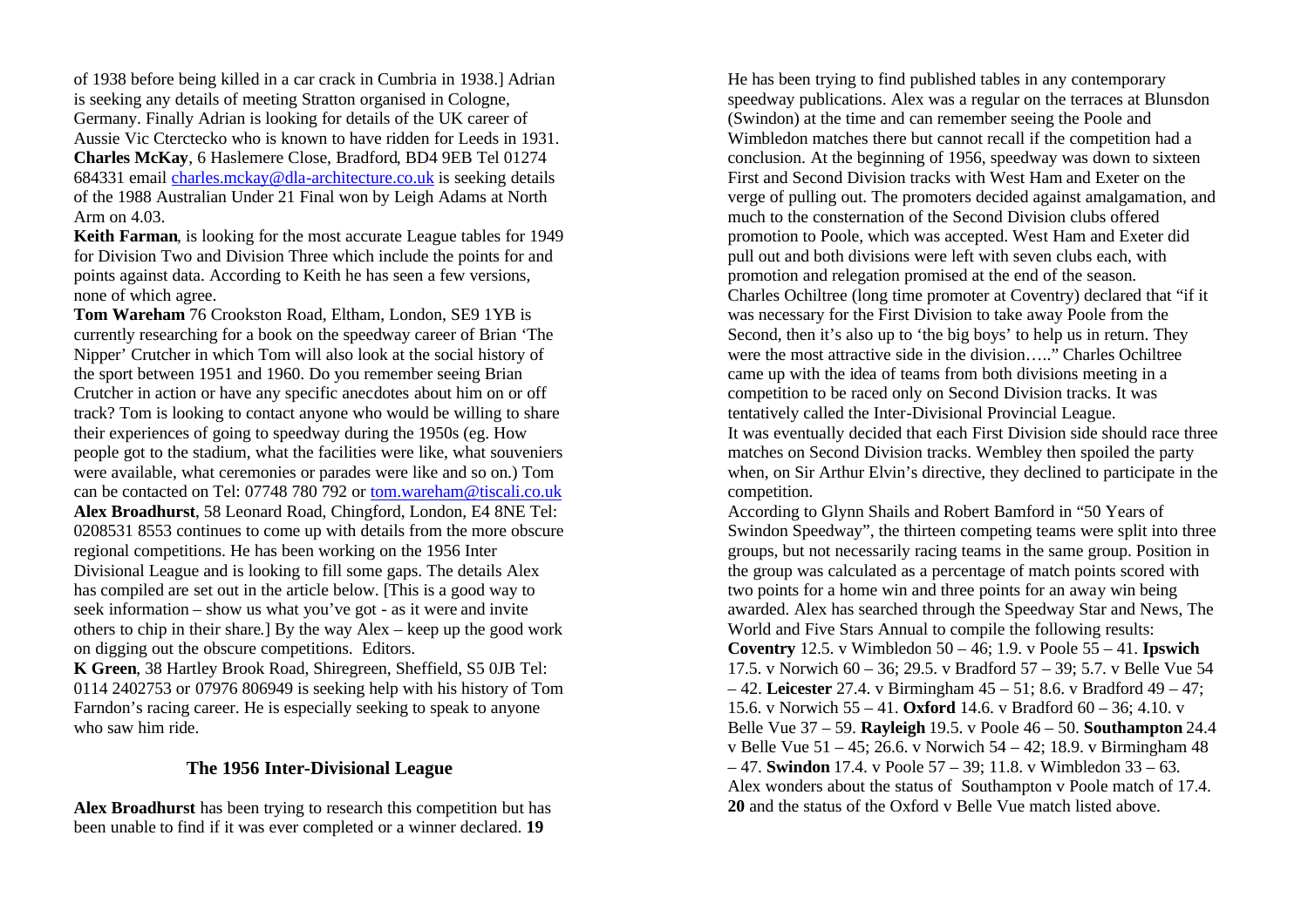Following below average crowds for the Coventry v Poole match Charles Ochiltree was asked for his comments. His response was "Wembley killed the Inter-Divisional Tournament when they withdrew before the season started. The Speedway Control Board buried it when they failed to issue even a single league table in five months of racing. The public think this is a meeting without purpose."

# **Motor Cyclists on Gyroscopic Machines**

**Nigel Bird**, from Sutton Coldfield, has sent in an interesting newspaper extract from the Birmingham Gazette which is worth reprinting. It was published on  $4<sup>th</sup>$  May 1928 with the sub heading Australian "Cracks" in England.

"Dirt Track racing, the sport which is to Australia what football and cricket are to England, has been demonstrated in this country, but it is said that these demonstrations have only been coloured imitations of "cinder shifting" compared with the Australian concept of the sport. Any doubts on this point will be removed when "cracks" from Australia appear shortly in meetings which have been fixed for the White City, Harringay, Hall Green (Birmingham) and Leeds. It has been demonstrated that the sport is thrilling and it is suggested that it may counter the popularity of the greyhounds. It is significant that the Greyhound Racing Association has entered into an arrangement with International Speedways, the syndicate responsible for bringing over the Australain experts. By this arrangement the dirt track meetings will take place on the tracks of the G.R.A.

Dirt track racing looks a daring and dangerous sport. Actually the danger is small. The tracks are of cinders and brickdust, and riders are able to lean over at the corners at alarming angles, while their back wheels churn up the cinders. What really happens is the back wheel sets up a gyroscopic action and preserves stability with the machine at an angle at which balance would seem impossible. The ideal distance for races, according to the Australian promoters, is a circuit of about 400 yards, but most of the tracks are larger.

The main thrill of dirt track racing is provided by skid turning on the bends, but there is another exciting feature. This is provided by the spring wire buffers which protect the spectators from any riders whose machines might get out of control. **21** 

It is not unusual for a machine to charge off the track and run into the spring fence, from which it rebounds on to the track. The rider, protected by his racing helmet and leather clothes, does not suffer more than a few abrasions, but the following riders have to perform dexterous manoevres to avoid the obstacle of the fallen machine." **Editors** – If you come across any interesting or amusing press items we'd be happy to reproduce them.

### **Correction**

Please note Howard Jones of Speed-Away Promotions Ltd. is based at 19, Arundel Road, Lytham St Annes, Lancashire, FY8 1AF Tel: 01253 733288. email oriolecy@aol.com. Howard is still producing his histories of defunct track and his booklets on individual years of speedway action. The Editors

# **The Montague Pyke**

**John Warner**, from Orpington tells about a pub. Now speedway and pubs do have a symbiotic (or is it paralytic) relationship and there have been a few pubs like the Speedway Arms near Old Meadowbank in Edinburgh (which became The Hop Step and Jump for the Commonwealth Games), while the rival Golden Gates features in many a yarn from the Edinburgh Old Meadowbank era. There is also the Gunners pub which was (still is ?) near Thornton Road track in Ellesmere Port named after the then local speedway team. John tells about a pub in London's Charing Cross Road called the Montague Pyke. The speedway connection is that Montague was a cinema owner turned Cardiff dog track owner, turned speedway promoter in Paris. John has discovered Mr Pyke died in 1935 leaving an unpublished autobiography which includes his information on his speedway activities. Attempts to see the section on our favourite sport have fallen on deaf ears. [ John – we'd willingly publish the section on speedway.]

### **Edinburgh Stenhouse Stadium**

**Bob Rowe**, 23 Copperfield Avenue, Uxbridge, UB8 3NU asks about **22** Edinburgh Stenhouse Stadium. The area of the stadium in the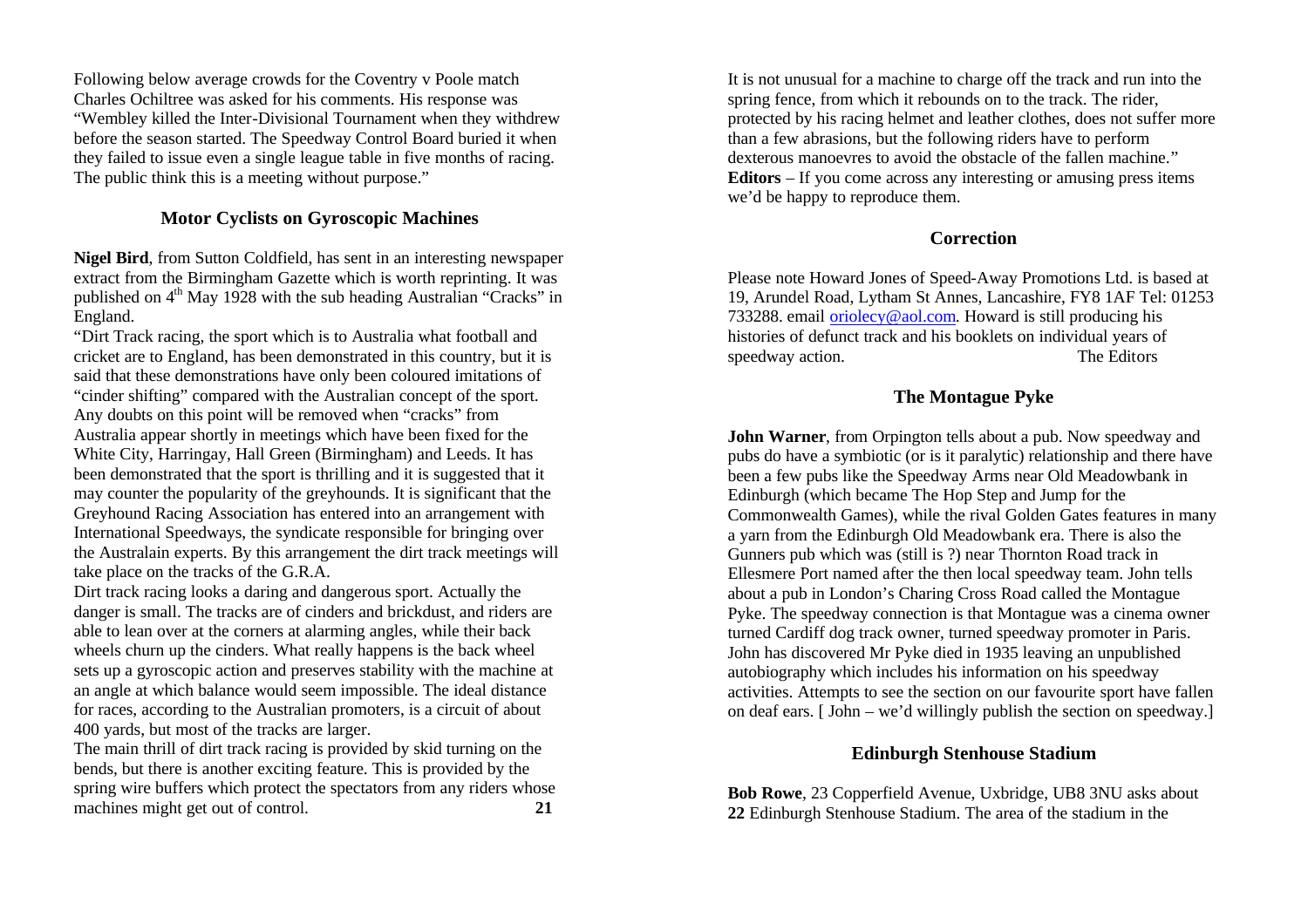western side of Edinburgh close to the banks of the Water of Leith was used for occasional grass track events before the stadium was built. It was well used for greyhounds and trotting events in the 1930s. A demonstration speedway event was staged in 1935 with a view to reintroducing the sport into the city. However, this never came to anything as the riders concerned could not agree to funding the safety fence needed for further events.

Proposals to run speedway in 1949 as the home of a second team in Edinburgh were rejected by the Speedway Control Board and suggestions that the stadium could replace Old Meadowbank in the late 1960s were not progressed. To the best of my knowledge the stadium was used by a plant hire business before it was demolished and the site cleared to make way for industrial land. **Jim H.**

### **Welcome Scunthorpe III**

Well, at long last Scunthorpe's third venue has made it to fruition and we welcome it to the fold. OK it did manage a few training sessions in late 2004 and has staged a few more before its official opening. Nonetheless, let us hope it is third time lucky for this Lincolnshire town and that the Scorpions (a new team nickname to the fold) have a long and successful life. Details of the venue to add to our track record section would be welcome. **The Editors** 

### **Publications**

We've put this near the end for those of you who don't like them but you should at least know that Tempus have dropped the price of the informative tomb – the 2004 Tempus Speedway Yearbook - to £5.99 which is a snip in anyone's money.

### **Tempus Speedway Yearbook 2005**

For speedway researchers (or those with a statistical bent) a speedway yearbook is a vital part of their library of speedway books. These really started with Stenners Yearbooks from 1946 to 1955; the periodic Five Star Annuals; followed by the Yearbooks written by Peter Oakes and the Speedway Surveys by Maurice Jones which continued until the mid 1990s. Then apart from some valuable single year productions there was a gap until 2004 when the first Tempus Yearbook arrived with comprehensive British Speedway set of results **23**

rider info, statistics and team details and photos (plus statistics of major international events) for 2003.

This excellent yearbook edited by Robert Bamford has been continued in 2005 covering all the key details on teams, riders, photos, results, tables, international events for the 2004 season. It remains basically the same apart from rider details being indexed at the end rather than as part of each teams details. This makes sense with so many Conference League riders appearing for so many different teams in the same season. Every speedway researcher and historian will want a copy of this 384 page book. Published by Tempus Publishing Ltd., The Mill, Brimscombe Port, Stroud, Gloucestershire, GL5 2QG @ £19.99 plus P&P. Review by **Graham Fraser**

**Forty Years On: King's Lynn Speedway** Written by Martin Rogers with Chris Hornsby this book is all about King's Lynn Speedway 1965 to 2004 – 40 years of speedway at Saddlebow Road. A glossy history to supplement the only previous booklet published about the new team at King's Lynn in 1965. Martin Rogers has returned from Australia where he lived for many years after his last in a series of 17 books appeared. This is not a season by season history but a personal view by Martin of many of the stories behind the running of a speedway team; the personalities on and off the track; the vagaries of being a promoter, all liberally illustrated by contemporary photographs. Michael Lee and Terry Betts feature heavily as major stars of the club's history. This is a heavily anecdotal history of a speedway club and avoids too many statistics. It makes for a good read and each reader will make up his or her mind if they like the Rogers / Hornby style and if it matches its claim to be "quite simply the biggest and best club history ever published." Like many recent speedway books it comes in at a steep £17.99 (plus £2.01 P  $\&$  P) but as a team / track history it should be on any self-respecting researcher / collector's bookshelf. Published by Doon villa and available from Martin Rogers, 6 Crown Close, Long Eaton, Nottingham, NG10 3QP. Review by **Graham Frase**

**Deadline for the next edition is 31st August 2005 The Speedway Researcher is edited and published by : Graham Fraser Jim Henry 7 B Bruce Street 90 Greenend Gardens, Stirling, FK8 1PD Edinburgh, EH17 7QH 24 Tel: 01786 471992 Tel: 0131 664 7185**